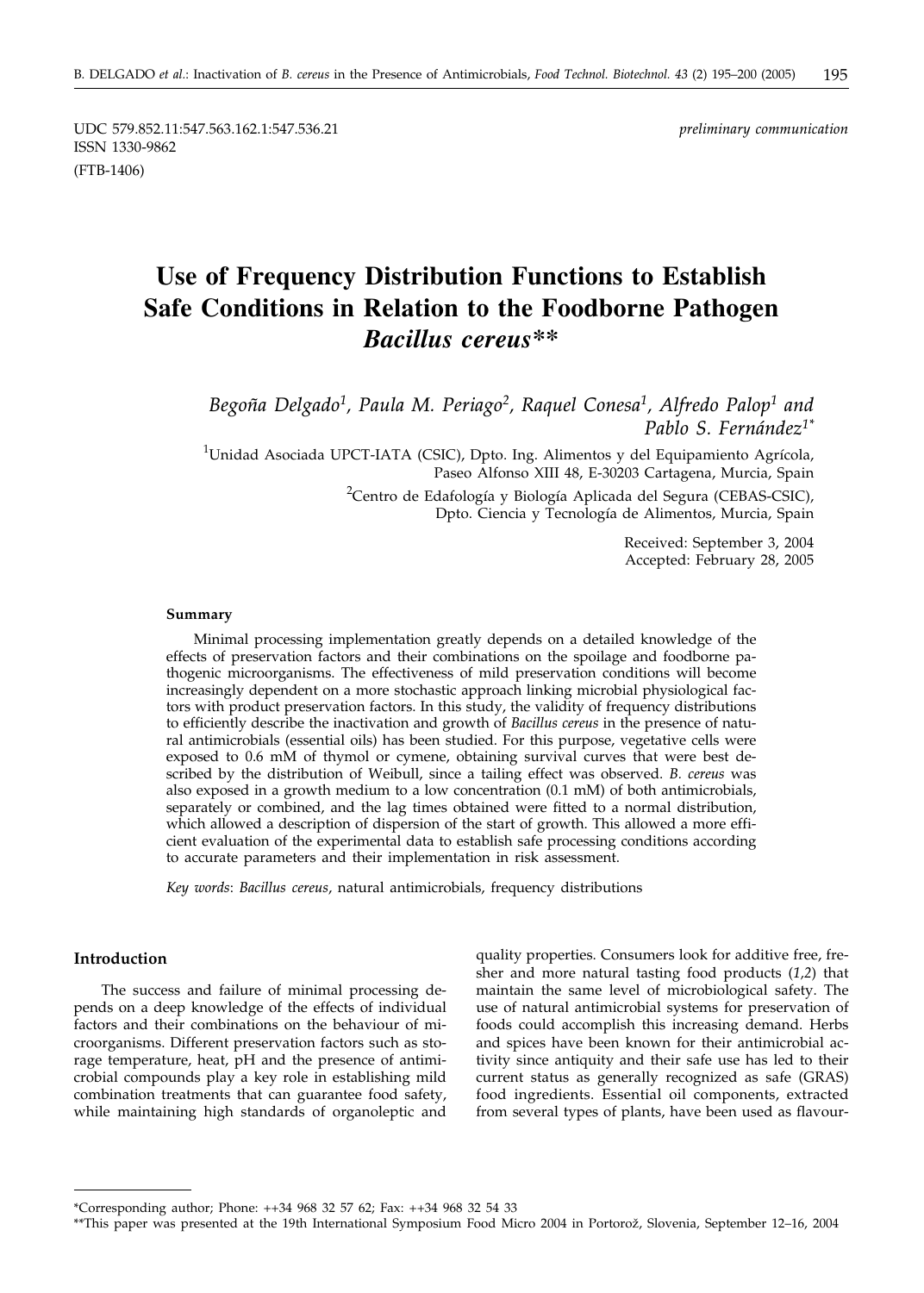ings in the food industry and they represent a highly interesting source of natural antimicrobials for food preservation due to their antimicrobial properties (*3,4*).

Thymol and cymene (a precursor of thymol) are phenolic compounds present in the essential oil fraction of *Origanum* and *Thymus* genera (*4,5*). These compounds are hydrophobic and likely to dissolve in the cytoplasmic membrane, causing modifications of the membrane permeability. Thymol and cymene can be considered as natural preservative agents with an inhibitory effect on bacteria and fungi, including food pathogens (*5,6*).

*Bacillus cereus* is a facultative anaerobe, spore-forming and Gram-positive rod. Its presence in raw and processed food products has been extensively described (*7,8*). *B. cereus* is associated with two kinds of foodborne illnesses: a diarrhoeal and emetic syndromes, caused by two different types of toxins (*9*). Due to its capability to produce these toxins, *B. cereus* is becoming one of the most important causes of food poisoning in the industrialized world (*10*).

The success of mild processing depends on a deeper knowledge of microbial physiological factors, such as inoculum size, storage conditions, and product preservation factors such as pH or natural antimicrobial compounds. Preservation conditions can influence the outcome of sublethal injury on survival/subsequent outgrowth of bacteria. This could mean that cell injury may not be lethal immediately but can impair the organism's ability to survive. It has been shown that heat stress conditioned the subsequent duration of lag time in individual cells of *Lactobacillus plantarum* (*11*), where distributions of lag times were influenced by the heat treatment to which bacteria were exposed. Many factors such as those mentioned (individual cell response and stress conditions) may influence the ability of bacteria to recover from a preservation treatment, such as heat, and reduce the probability of outgrowth.

It has been pointed out that deterministic models defined for populations may not be valid for individual cells, and therefore stochastic ones should be used (*12*). Stochastic (probabilistic) models can describe the dynamics of individual cells, in order to predict bacterial parameters (lag time, growth, and survival) more accurately (*13*). These models could allow the prediction of shelf life extension or the probability of spoilage, according to more precise calculations of the ability of the surviving microbial population to grow, so that prevention of a food product to become hazardous would be more effective and realistic.

The aim of the present study was to evaluate the potential use of frequency distributions to describe efficiently inactivation and growth data of microorganisms exposed to preservation treatments, proving their validity to establish more accurately safe processing conditions.

# **Materials and Methods**

#### *Bacterial strain and growth conditions*

*B. cereus* INRA-AVZ421 was kindly provided by the Institut National de la Recherche Agronomique (INRA, Avignon, France). It was isolated from refrigerated processed foods of extended durability (REPFED) based on vegetables. Cells were grown at 30 °C in brain-heart infusion broth (BHI) (Scharlab Chemie, Barcelona, Spain) supplemented with 0.5 % glucose (Scharlab Chemie) up to early stationary phase and maintained at –80 °C in 30 % glycerol as a cryoprotectant.

# *Chemicals*

Thymol (Sigma Aldrich Chemie, Steinheim, Germany) and cymene (Aldrich Chemical Company, Milwakee, USA) stock solutions (0.5 M) were prepared in 95 % ethanol and stored at 4 °C.

# *Inactivation of Bacillus cereus by thymol and cymene in HEPES buffer, pH=7*

The effect of thymol and cymene on the viable counts of vegetative cells in mid-exponential growth phase of *B. cereus* INRA-AVZ421, cultured at 30 °C, was studied. Vegetative cells of *B. cereus* in mid-exponential growth, with an absorbance at 660 nm  $(A_{660nm})$  of 0.4 measured in a spectrophotometer (ZUZI, Madrid, Spain), were harvested by centrifugation, washed twice and diluted in a 50 mM HEPES buffer at pH=7, until an  $A_{660nm}$ =0.1 was reached. Cell suspensions were exposed to thymol alone (0.6 mM) and cymene alone (0.6 mM). Samples were taken at different time intervals during exposure, and diluted immediately  $(10^2 \text{ to } 10^5 \text{ fold})$  in peptone physiological salt solution (peptone 10 g/L and NaCl 8.5 g/L). Appropriate dilutions were plated on BHI agar and incubated for 24 h at 30 °C.

# *Effect of thymol and cymene on the growth of Bacillus cereus in BHI broth*

The effect of thymol and cymene on the growth of vegetative cells, in lag phase ( $A_{660nm}$ =0.001) of *B. cereus* INRA-AVZ421 at 20 and 30 °C in BHI broth, was studied. Cell cultures were exposed to a concentration of thymol (0.1 mM) alone, or cymene (0.1 mM) alone or both combined (0.1 mM of each antimicrobial). The inoculum level was 5·10<sup>2</sup>-10<sup>3</sup> CFU/mL. Samples were taken at different time intervals during exposure, and their  $A_{660nm}$  was immediately measured using a spectrophotometer (ZUZI 4110RS, Auxilab, Beriaín, Spain). At least 8 replicate experiments per condition were performed. Growth curves were obtained by plotting  $A_{660nm}$  against exposure time. Although the measurement of the absorbance of a culture is only an estimation of its growth, it helps to compare the growth parameters of the same culture grown in different conditions.

#### *Analysis of experimental data*

The data were obtained from the survival curves of *B. cereus* cells after exposure to the natural compounds by plotting the log of the survivors against treatment time. The interpretation of the resulting parameters and goodness-of-fit test using Weibull model were evaluated. If the inactivation of microorganisms by the exposure of antimicrobials follows a Weibull distribution, the survival function will be (*14*):

$$
S_t = 10^{-(t/\alpha)^n} \tag{1/}
$$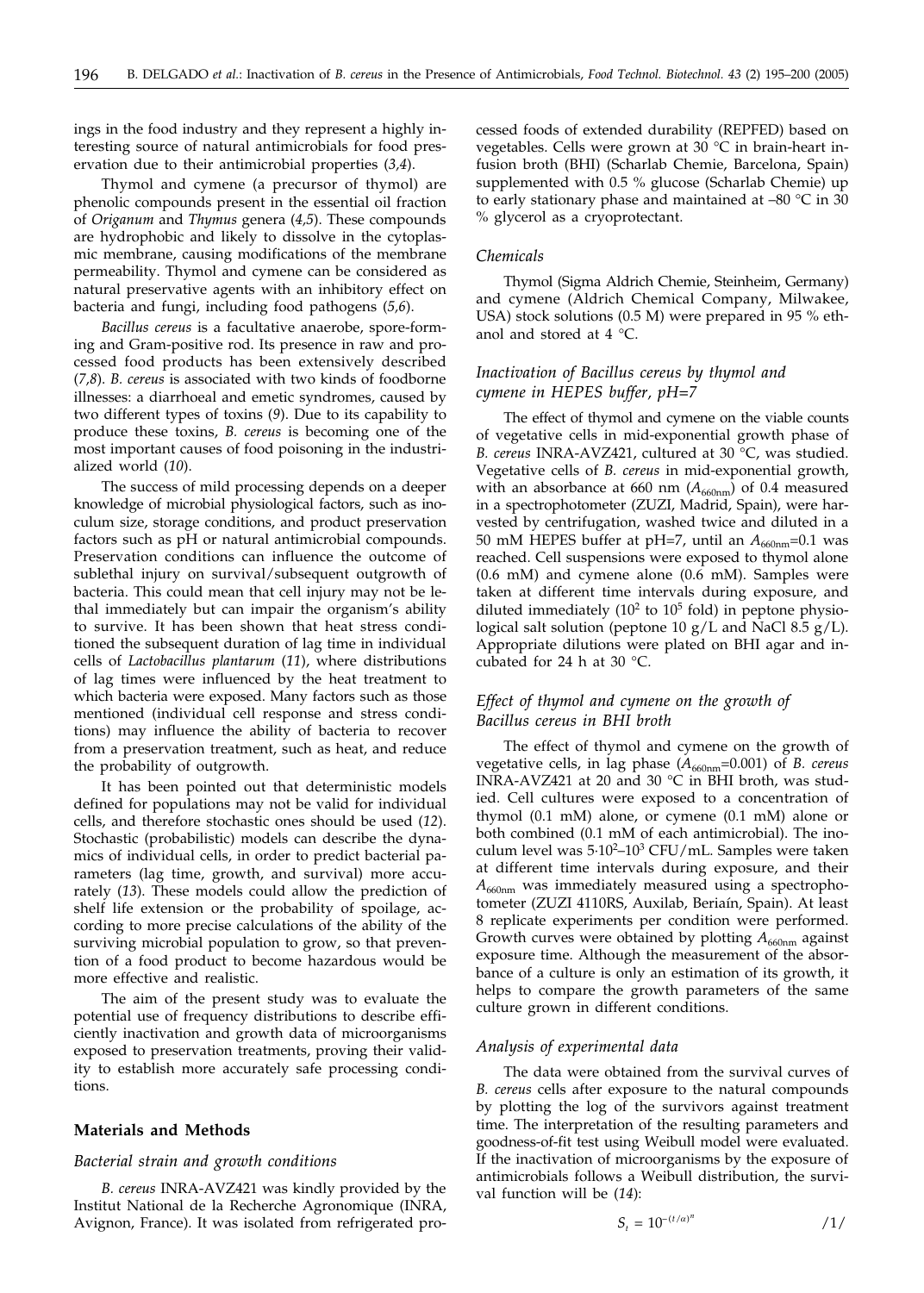where  $S_t$  is the fraction of survivors achieved by the process,  $t$  is time,  $\alpha$  is the scale parameter that could be considered as a kinetic rate parameter, and *n* is the shape parameter, which describes the shape of the curve. The *n* values lower than 1 indicate the presence of tailing, whereas *n* values close to 1 indicate first order inactivation kinetics.

Growth curves were fitted using the function of Baranyi *et al.* (*15*) to estimate the main growth parameters, *i.e*. specific growth rate and lag time. Only growth curves with at least 10 data points were used for modelling, as suggested by the authors. The parameters derived from the growth experiments (lag phase) were used to test different distributions with the Best Fit tool of @Risk 4.0, Palisade Europe, London. An ANOVA analysis was performed to establish significant differences between the experimental conditions tested (MATLAB®).

# **Results and Discussion**

#### *Analysis of B. cereus vegetative cells inactivation data*

Survival curves obtained with *B. cereus* INRA-AVZ421 showed a downward concavity (Fig. 1). Therefore, interpretation of such data would be limited and difficult to extrapolate to real processing conditions with traditional linear regressions. Table 1 shows the parameters of the



**Fig. 1.** Survival curves for *B. cereus* INRA-AVZ421 vegetative cells exposed to thymol or cymene with experimental points fitted by Eq. /1/

Table 1. Kinetic parameters fitted to inactivation curves obtained after exposure of *B. cereus* INRA-AVZ421 to 0.6 mM thymol or cymene using Weibull distribution or first order kinetics

| Kinetic parameters |               | $c$ (thymol)=<br>$0.6 \text{ mM}$ | $c$ (cymene)=<br>$0.6 \text{ mM}$ |
|--------------------|---------------|-----------------------------------|-----------------------------------|
| Weibull            | $\alpha$ /min | 3.67                              | 16.23                             |
|                    | n             | 0.369                             | 0.682                             |
|                    | <b>MSE</b>    | 0.029                             | 0.001                             |
| First order        | a             | $-0.0748$                         | $-0.0559$                         |
|                    | h             | $-0.522$                          | $-0.0971$                         |
|                    | D value/min   | 13.4                              | 17.9                              |
|                    | MSE           | 0.123                             | 0.006                             |

Weibull distribution using goodness-of-fit test to determine viable counts for *B. cereus* INRA-AVZ421 exposed to thymol or cymene, compared to the traditional first order kinetics. Any prediction (combination of concentration and time of exposure) using D values would be unrealistic and could lead to false dangerous processes, since high mean square errors were obtained, particularly when exposed to thymol (Table 1). Application of Eq. /1/ (the survival function derived from Weibull distribution) generated a good fit of the experimental data (Fig. 1).

The shape parameter, *n*, was lower than 1 in both cases, indicating that exposure to these antimicrobials induces tailing in *B. cereus* INRA-AVZ421 vegetative cells, as can be seen in Fig. 1. A similar observation was made for *Listeria monocytogenes* exposed to essential oils (*16*). The *n* value was lower for thymol than for cymene (Table 1), indicating that the presence of a downward concavity survival curve was much more evident in the case of thymol. The scale parameter,  $\alpha$ , indicates how quickly microorganisms are inactivated (the higher the value, the lower the inactivation at the beginning of the exposure). Therefore, a higher  $\alpha$ <sup>«</sup> value for cymene (16.23) than for thymol (3.67) indicated that cymene had a lower bactericidal effect than thymol at the same concentration for short exposure time. These observations are in agreement with the published data, which show that thymol has a stronger antimicrobial effect than cymene (*17*).

# *Analysis of growth data of B. cereus exposed to thymol and cymene*

When *B. cereus* cells were grown in the presence of low levels (0.1 mM) of natural antimicrobials thymol or cymene, no significant differences were found when compared to the controls at incubation temperatures of 20 or 30 °C (Table 2). These results indicated that the inhibitory capacity of both compounds was limited in an optimal growth medium, even when the growth temperature was not optimal (20 $\degree$ C). As it was expected, the duration of the lag phase was longer at 20 °C than at 30 °C (30.17 h versus 6.25 h in the presence of thymol, for example), but also the standard deviations were

Table 2. Average lag phase of *B. cereus* INRA-AVZ421 grown in BHI broth in the presence of thymol, cymene or both combined at the concentrations indicated, at an incubation temperature of 20 or 30 °C

| $\frac{T}{\circ C}$ | Antimicrobial                     | $t$ (lag phase)<br>h | Standard<br>deviation |
|---------------------|-----------------------------------|----------------------|-----------------------|
| 30                  | Control                           | 5.83                 | 3.12                  |
|                     | $0.1 \text{ mM}$ thy <sup>*</sup> | 6.25                 | 1.57                  |
|                     | $0.1$ mM cym <sup>*</sup>         | 6.68                 | 3.29                  |
|                     | $0.1$ thy $+0.1$ cym              | 36.64                | 2.55                  |
| 20                  | Control                           | 22.55                | 8.47                  |
|                     | $0.1 \text{ mM}$ thy              | 30.17                | 10.81                 |
|                     | $0.1$ mM cym                      | 20.55                | 12.56                 |
|                     | $0.1$ thy $+0.1$ cym              | 83.21                | 31.84                 |

\*thy: thymol; cym: cymene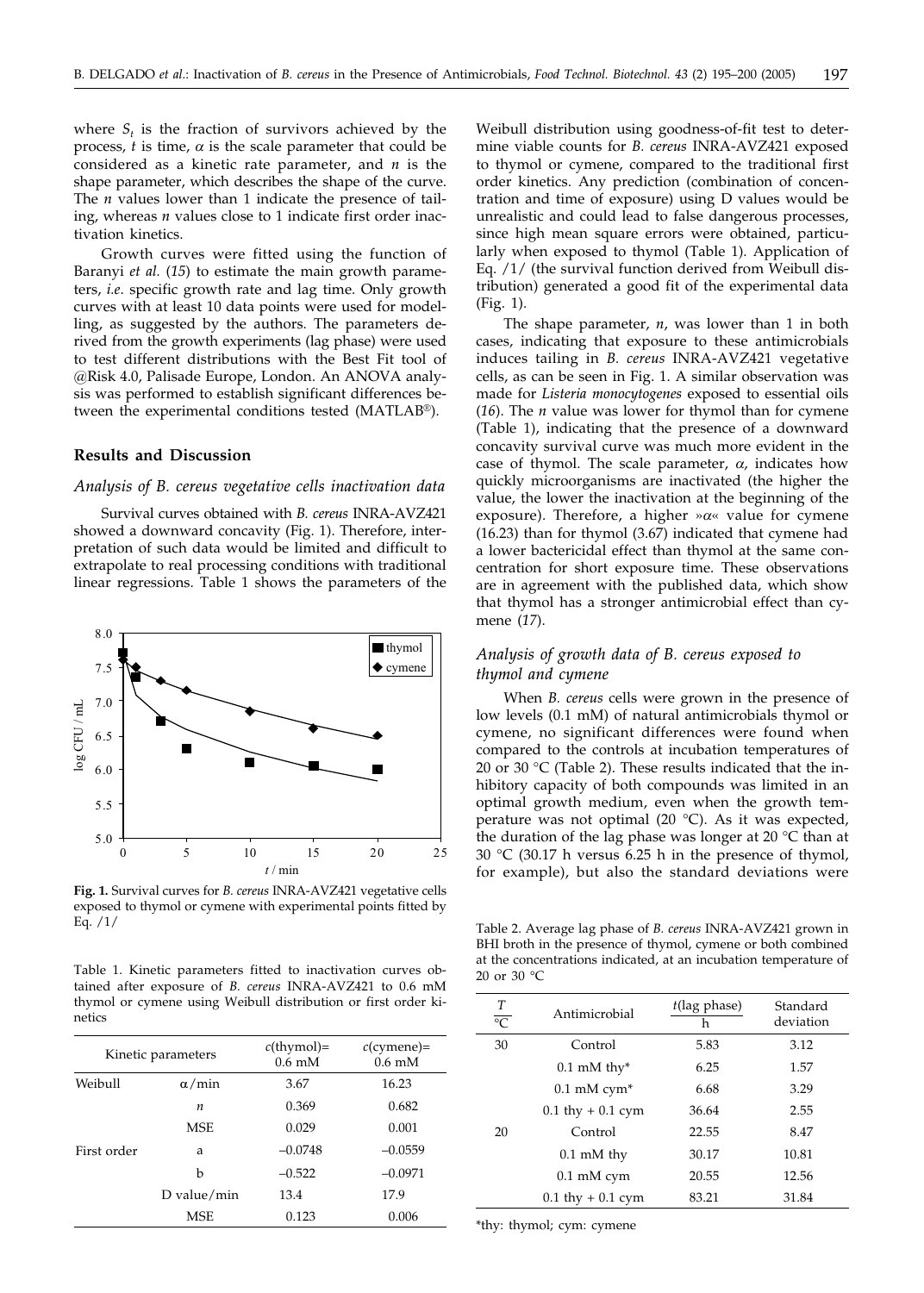much bigger, indicating that in suboptimal conditions, the variability to start growth was far greater (standard deviations in the range of 8.47–12.56 at 20 °C and 1.57– 3.29 at 30 °C) (Table 2). This pointed out that, when *B. cereus* was exposed to non optimal conditions, the distribution of the lag times changed.

Exposure of *B. cereus* to the same levels of thymol and cymene combined led to an extension of the lag phase at 30 °C, although the standard deviation was similar to the control, indicating that the effect of the antimicrobials was a delay of the lag phase, with a similar dispersion to the other conditions tested after incubation at 30 °C (Table 2). However, when the microorganism was incubated at 20 °C, the combination of both compounds led to a significant extension of the lag phase (with an average of 83.21 h) and a remarkable increase of the standard deviation (up to 31.84), indicating a great dispersion of the period before the onset of growth (Table 2). The growth rates did not show significant differences in any of the conditions tested (data not shown). Similar behaviour was observed in *Lactobacillus plantarum* when exposed to a sublethal heat treatment (*11*).

#### *Modelling the distribution of the lag times*

Figs. 2 and 3 show the results of the distribution of lag of the growth curves obtained at 30 and 20 °C in control experiments (no antimicrobials added) and experiments with either thymol (0.1 mM) or cymene (0.1 mM), since no significant differences were observed between them. The distributions (obtained from 21 obser-



**Fig. 2.** Distributions of lag times of *B. cereus* INRA-AVZ421 grown at 30 °C, including controls and cells exposed to 0.1 mM thymol or cymene



**Fig. 3.** Distributions of lag times of *B. cereus* INRA-AVZ421 grown at 20 °C, including controls and cells exposed to 0.1 mM thymol or cymene

vations at 30  $\degree$ C and from 25 observations at 20  $\degree$ C) presented a similar pattern, although at 20 °C it seemed to have a wider dispersion. Using the Best fit tool of @Risk, Palisade, different distribution functions were studied and the parameters and statistics describing each distribution were analyzed. Normal distribution gave an adequate description of both sets of data. This distribution had been previously used to describe microbial behaviour in Monte Carlo simulations (*18*). The parameters describing the data are shown in Table 3. From the information derived, it could be concluded that in less than 5 % of the cases, *B. cereus* would start growth before 10.4 h at 20  $\degree$ C or 2.7 h at 30  $\degree$ C. With a probability of 95 %, growth would start within 42.05 h at 20 °C or 10.3 h at 30 °C (Table 3). The dispersion of lag times obtained at 20 °C for *B. cereus* exposed to a combination of thymol and cymene would be greater than any of those presented in Table 3 (average 83.21, standard deviation 31.84, Table 2). In this case and with the limitation of the low number of repetitions available (*N*=8), the 5 % probability of growth would be 40 h, whereas the 95 % probability would be 143.8 h, indicating a much bigger margin of growth possibilities. It has been observed that *L. plantarum* exposed to heat also showed a change in their distribution of lag times (*11*).

Table 3. Parameters of a normal distribution for lag phase data obtained at 20 and 30 °C in *B. cereus* INRA-AVZ421 grown in BHI broth with or without the addition of 0.1 mM thymol or cymene

| Parameters                                       | $T=20$ °C.  | $T=30$ °C      |
|--------------------------------------------------|-------------|----------------|
| $t$ (average lag phase)/h                        | 26.23       | 6.51           |
| Standard deviation                               | 9.62        | 2.31           |
| $t(\text{lag for } 5 \% \text{ probability})/h$  | 10.41       | 2.71           |
| $t(\text{lag for } 95 \% \text{ probability})/h$ | 42.05       | 10.32          |
| $t(90 %$ probability interval)/h                 | 10.41-42.05 | $2.71 - 10.32$ |

Gamma distribution was also fitted to the experimental data, giving a good description of the results. The  $\alpha$  and  $\beta$  parameters obtained were 7.73 and 3.39 for the lag phase data measured at 20 $\degree$ C, whereas for the data at 30 °C they were 9.12 and 0.71, respectively. In this case, for less than 5 % of the cases growth would start before 12.87 h at 20 °C or 3.42 h at 30 °C, which is similar but not identical to predictions of the normal distribution. Gamma distribution has been successfully applied to describe biological behaviour such as bacterial growth or inactivation (*19*).

From these data, a more general and valid information about the potential risk of growth of *B. cereus* in optimal conditions can be derived, and it could be extrapolated to food substrates (with the precaution of performing a limited number of tests in the real substrate). A more realistic shelf life could be established when *B. cereus* is the target microorganism if information on the level of contamination and/or survival and the storage conditions was available.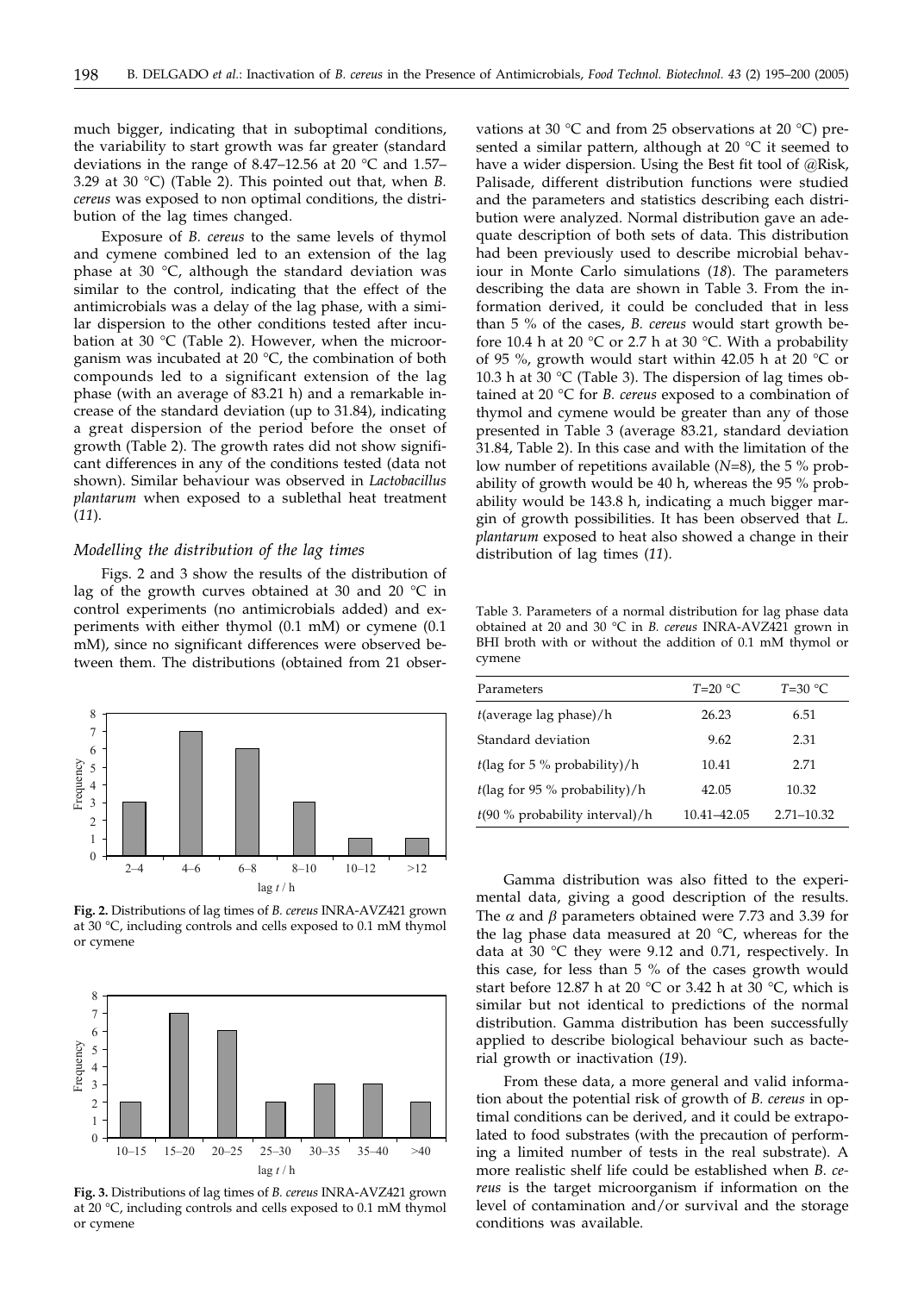# **Conclusion**

The use of frequency distributions can be very useful for establishing safe conditions in relation to foodborne pathogens and mild preservation techniques. For inactivation data that do not follow a linear relationship, distributions such as Weibull can efficiently describe experimental data to draw conclusions for appropriate treatment conditions. In relation to growth data, when sufficient data points are available, it is feasible to describe experimental results using frequency distributions (such as a normal distribution) that would give a more complete information in terms of the risk of growth of pathogens, such as *Bacillus cereus*, presented in this study. In this way, data can be implemented efficiently for risk assessment of food products.

#### *Acknowledgements*

This research was financially supported by Fundación SENECA of the Murcia Region (Spain) through the Project PI23-00859. Paula M. Periago thanks to Fondo Social Europeo for awarding her a contract of CSIC in the programme I3P. The authors are grateful to Antonio Martinez from IATA-CSIC, for his valuable contribution to the discussion of the manuscript.

# **References**

- *1.* V.M. Dillon, R.G. Board: Future Prospects for Natural Antimicrobial Food Preservation Systems. In: *Natural Antimicrobial Systems and Food Preservation*, V.M. Dillon, R.G. Board (Eds.), Cab International, Wallingford (1994) pp. 297–305.
- *2.* G.W. Gould, Industry perspectives on the use of natural antimicrobials and inhibitors for food applications, *J. Food Prot. (Suppl.)* (1996) 82–86.
- *3.* L.R. Beuchat: Antimicrobial Properties of Spices and Their Essential Oils. In: *Natural Antimicrobial Systems and Food Preservation*, V.M. Dillon, R.G. Board (Eds.), Cab International, Wallingford (1994) pp. 167–179.
- *4.* V. Lagouri, G. Blekas, M. Tsimidou, S. Kokkini, D. Boskou, Composition and antioxidant activity of essential oils from oregano plants grown wild in Greece, *Z. Lebensm. Unters. Forsch. 197* (1993) 20–23.
- *5.* A. Sivropoulou, E. Papanikolaou, C. Nikolaou, S. Kokkini, T. Lanaras, M. Arsenakis, Antimicrobial and cytotoxic ac-

tivities of *Origanum* essential oils, *J. Agric. Food Chem. 44* (1996) 1202–1205.

- *6.* A. Ultee, R.A. Slump, G. Steging, E.J. Smid, Antimicrobial activity of carvacrol towards *Bacillus cereus* on rice, *J. Food Prot*. *63* (2000) 620–624.
- *7.* G. Hassan, N. Nabbut, Prevalence and characterization of *Bacillus cereus* isolates from clinical and natural sources, *J. Food Prot. 59* (1996) 193–196.
- *8.* M. Valero, L.A. Hernández Herrero, P.S. Fernández, M.C. Salmerón, Characterization of *Bacillus cereus* isolates from fresh vegetables and refrigerated minimally processed foods by biochemical and physiological test, *Food Microbiol*. *19* (2002) 491–499.
- *9.* P.E. Granum, T. Lund, *Bacillus cereus* and its food poisoning toxins, *FEMS Microbiol. Lett*. *157* (1997) 223–228.
- *10.* J.P.E. Granum: *Bacillus cereus*. In: *Food Microbiology: Fundaments and Frontiers*, M.P. Doyle, L.R. Beuchat, T.J. Montville (Eds.), American Society for Microbiology, Massachusetts (1997) pp. 327–336.
- *11.* P.P.M. Smelt, G.D. Otten, A.P. Bos, Modelling the effect of sublethal injury on the distribution of the lag times of individual cells of *Lactobacillus plantarum*, *Int. J. Food Microbiol. 73* (2002) 207–212.
- *12.* J. Baranyi, Comparison of stochastic and deterministic concepts of bacterial lag, *J. Theor. Biol. 192* (1998) 403–408.
- *13.* J. Baranyi, Stochastic modelling of bacterial lag phase, *Int. J. Food Microbiol. 73* (2002) 203–206*.*
- *14.* M.A.J.S. van Boekel, On the use of the Weibull model to describe thermal inactivation of microbial vegetative cells, *Int. J. Food Microbiol*. *74* (2002) 139–159.
- *15.* J. Baranyi, T.A. Roberts, P.A. McClure, A non-autonomous different equation to model bacterial growth, *Food Microbiol*. *10* (1993) 43–59.
- *16.* P.M. Periago, B. Delgado, P.S. Fernández, A. Palop, Use of carvacrol and cymene to control growth and viability of *Listeria monocytogenes* cells and predictions of survivors using frequency distribution functions, *J. Food Prot. 67* (2004) 1408–1416.
- *17.* B. Delgado, A. Palop, P.S. Fernández, P.M. Periago, Combined effect of thymol and cymene to control the growth of *Bacillus cereus* vegetative cells, *Eur. Food Res. Technol. 218* (2004) 188–193.
- *18.* D.W. Schaffner, J. McEntire, S. Duffy, R. Montville, S. Smith, Monte Carlo simulation of the shelf life of pasteurized milk as affected by temperature and initial concentration of spoilage organisms, *Food Prot. Trends, 23* (2003) 1014–1021.
- *19.* J. Baranyi, C. Pin, A parallel study on bacterial growth and inactivation, *J. Theor. Biol*. *210* (2001) 327–336.

# **U~estalost patogene bakterije** *Bacillus cereus* **pri odre|ivanju zdravstvene ispravnosti hrane**

#### **Sa`etak**

Minimalni opseg prerade uvelike ovisi o detaljnom poznavanju utjecaja za{titnih faktora i njihovih kombinacija na kvarenje hrane patogenim mikroorganizmima. Učinkovitost blagih zaštitnih mjera jako će ovisiti o stohastičkom pristupu povezivanja čimbenika mikrobne fiziologije s faktorima zaštite proizvoda. U radu je istraživana pojava raširenosti bakterija kako bi se uspje{no opisala inaktivacija i rast *Bacillus cereus* u prisutnosti prirod